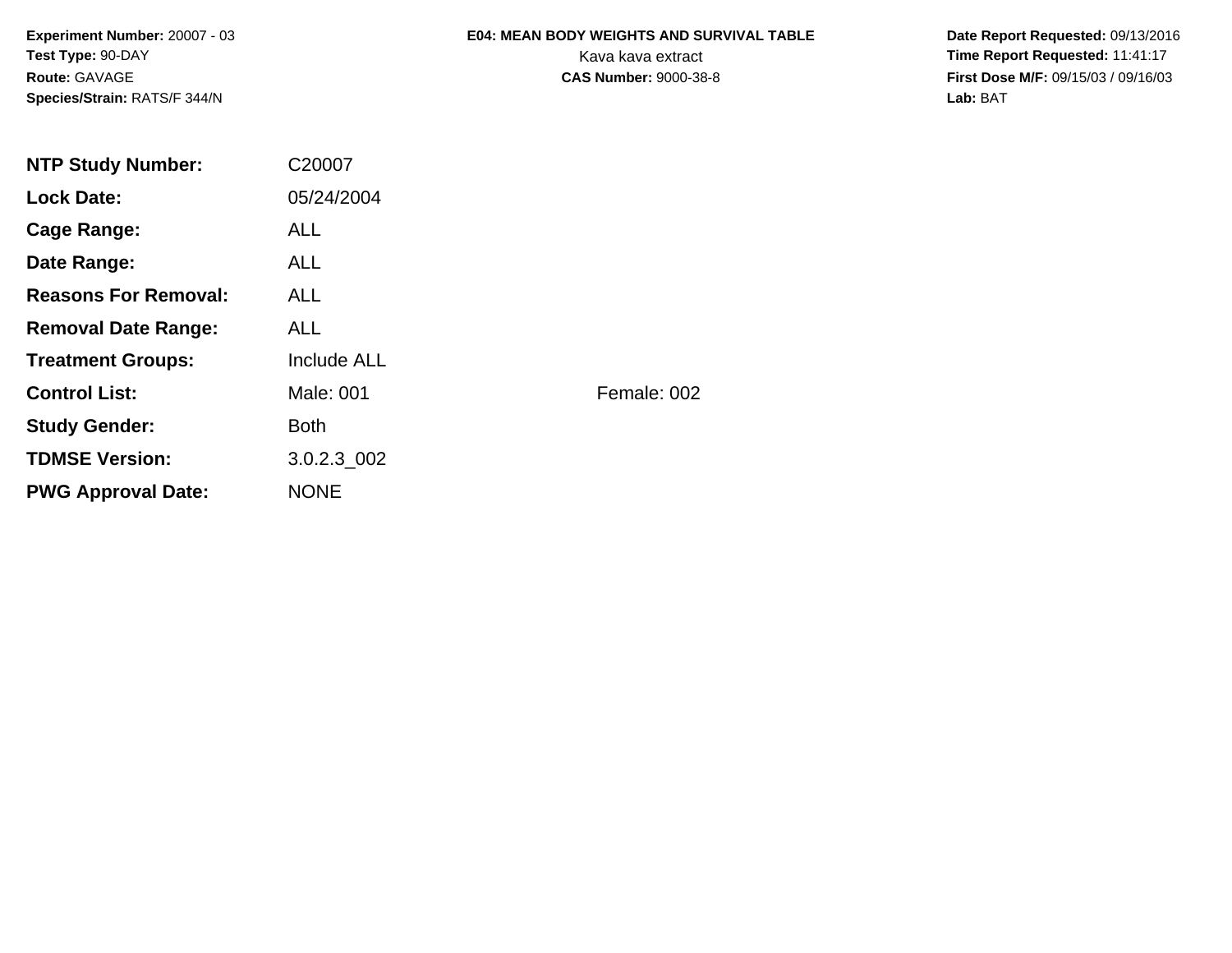### **Experiment Number:** 20007 - 03**Test Type:** 90-DAY**Route:** GAVAGE**Species/Strain:** RATS/F 344/N

## **E04: MEAN BODY WEIGHTS AND SURVIVAL TABLE**

 **Date Report Requested:** 09/13/2016 Kava kava extract **Time Report Requested:** 11:41:17<br>**CAS Number:** 9000-38-8 **Time Report Requested:** 11:41:17 **First Dose M/F:** 09/15/03 / 09/16/03<br>Lab: BAT **Lab:** BAT

**MALE**

| <b>DAY</b>                | 0 G/KG |    | 0.25 G/KG<br>0.125 G/KG |                        |    |       |                        |    | $0.5$ G/KG |                        | <b>1.0 G/KG</b> |       | 2.0 G/KG               |    |       |                        |    |
|---------------------------|--------|----|-------------------------|------------------------|----|-------|------------------------|----|------------|------------------------|-----------------|-------|------------------------|----|-------|------------------------|----|
|                           | WT(G)  | N  | WT(G)                   | %<br>OF<br><b>CNTL</b> | N  | WT(G) | %<br>OF<br><b>CNTL</b> | N  | WT(G)      | %<br>OF<br><b>CNTL</b> | N               | WT(G) | %<br>OF<br><b>CNTL</b> | N  | WT(G) | %<br>OF<br><b>CNTL</b> | N  |
|                           | 86.0   | 10 | 84.9                    | 98.7                   | 10 | 84.4  | 98.1                   | 10 | 84.9       | 98.7                   | 10              | 83.9  | 97.6                   | 10 | 85.0  | 98.8                   | 10 |
| 8                         | 117.8  | 10 | 115.3                   | 97.8                   | 10 | 113.2 | 96.0                   | 10 | 114.7      | 97.3                   | 10              | 114.5 | 97.2                   | 10 | 110.8 | 94.0                   | 9  |
| 15                        | 151.5  | 10 | 147.4                   | 97.3                   | 10 | 140.8 | 92.9                   | 10 | 147.7      | 97.5                   | 10              | 147.7 | 97.5                   | 10 | 142.2 | 93.9                   | 9  |
| 22                        | 187.3  | 10 | 183.6                   | 98.0                   | 10 | 176.0 | 94.0                   | 9  | 184.1      | 98.3                   | 10              | 178.8 | 95.5                   | 10 | 173.9 | 92.8                   | 9  |
| 29                        | 217.6  | 10 | 215.0                   | 98.8                   | 10 | 204.6 | 94.1                   | 9  | 214.5      | 98.6                   | 10              | 209.6 | 96.3                   | 10 | 200.9 | 92.3                   | 9  |
| 36                        | 242.4  | 10 | 239.2                   | 98.7                   | 10 | 228.9 | 94.4                   | 9  | 237.1      | 97.8                   | 10              | 228.4 | 94.2                   | 10 | 219.1 | 90.4                   | 9  |
| 43                        | 258.2  | 10 | 254.0                   | 98.4                   | 10 | 245.7 | 95.1                   | 9  | 252.3      | 97.7                   | 10              | 244.2 | 94.6                   | 10 | 232.9 | 90.2                   | 9  |
| 50                        | 277.1  | 10 | 273.5                   | 98.7                   | 10 | 266.0 | 96.0                   | 9  | 269.2      | 97.1                   | 10              | 262.2 | 94.6                   | 10 | 245.2 | 88.5                   | 9  |
| 57                        | 292.6  | 10 | 287.5                   | 98.3                   | 10 | 279.1 | 95.4                   | 9  | 283.4      | 96.9                   | 10              | 260.0 | 88.9                   | 10 | 255.7 | 87.4                   | 9  |
| 64                        | 303.2  | 10 | 296.4                   | 97.8                   | 10 | 291.0 | 96.0                   | 9  | 295.6      | 97.5                   | 10              | 277.0 | 91.4                   | 10 | 264.6 | 87.3                   | 9  |
| 71                        | 313.8  | 10 | 309.7                   | 98.7                   | 10 | 305.2 | 97.3                   | 9  | 308.4      | 98.3                   | 10              | 283.9 | 90.5                   | 10 | 275.0 | 87.6                   | 9  |
| 78                        | 326.1  | 10 | 320.1                   | 98.1                   | 10 | 317.1 | 97.2                   | 9  | 320.4      | 98.2                   | 10              | 298.7 | 91.6                   | 10 | 281.9 | 86.4                   | 9  |
| 85                        | 334.2  | 10 | 325.8                   | 97.5                   | 10 | 325.5 | 97.4                   | 9  | 329.4      | 98.6                   | 10              | 307.3 | 92.0                   | 10 | 280.3 | 83.9                   |    |
| <b>TERM</b><br><b>SAC</b> | 345.9  | 10 | 334.1                   | 96.6                   | 10 | 334.0 | 96.6                   | 9  | 339.4      | 98.1                   | 10              | 315.9 | 91.3                   | 10 | 286.4 | 82.8                   | 7  |

\*\*\* END OF MALE \*\*\*